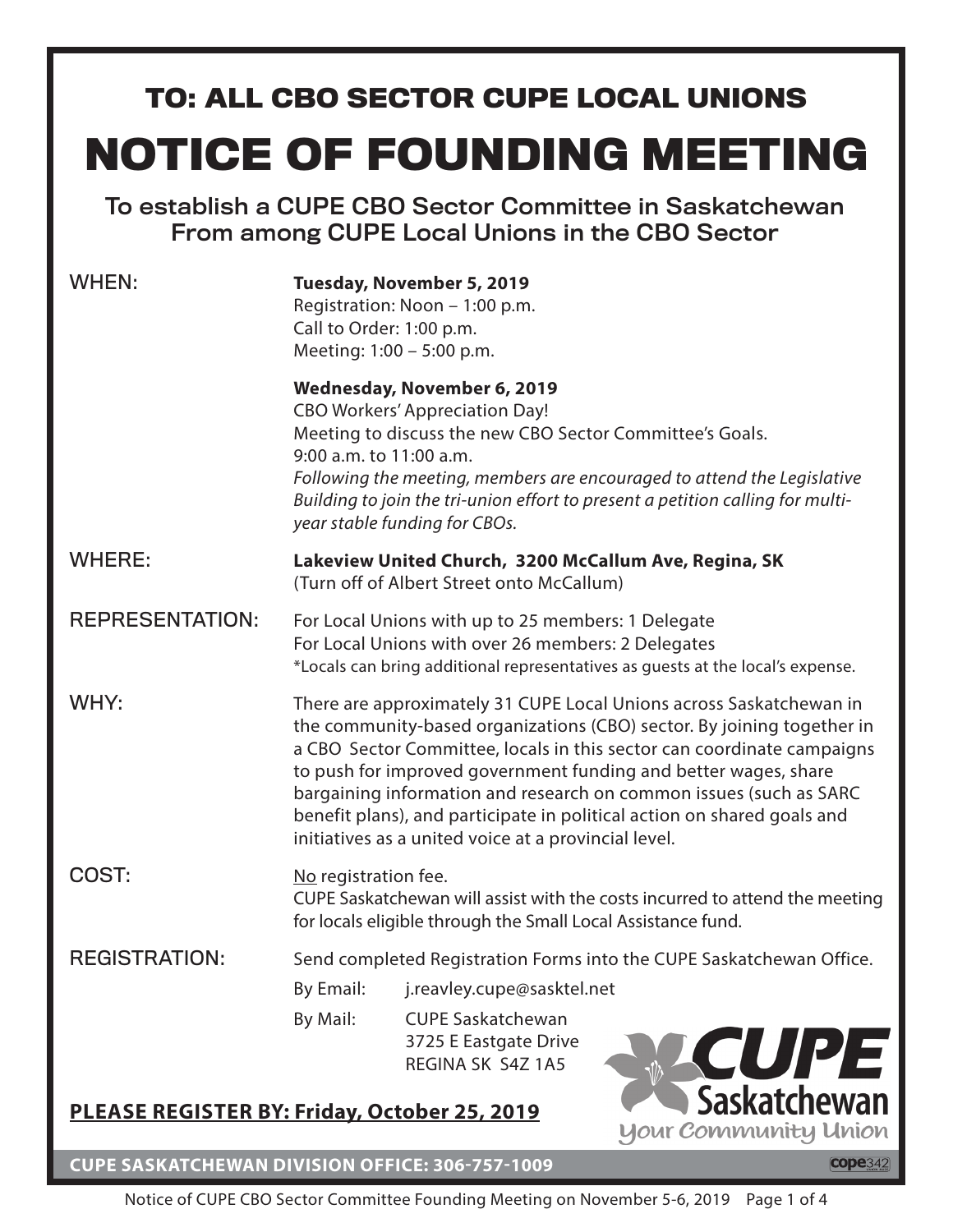#### **TO: ALL CBO SECTOR CUPE LOCAL UNIONS**

# **ASSISTANCE TO ATTEND FOUNDING MEETING**

#### Financial assistance available to attend the meeting on November 5 - 6, 2019

#### **Is there a cost to our Local Union to attend the meeting?**

There is no registration cost.

The only costs would be related to the participation of your local's delegate(s). These costs may include travel to the meeting being held in Regina, lost wages through union leave if required for attendance (time away from work), costs of any hotel accommodation required, and applicable per diems to cover the cost of meals.

#### **CUPE Saskatchewan Division will assist with these costs for locals eligible through the Small Local Assistance fund.**

Small Local Assistance provides financial support up to a maximum combined total of \$1,250 for a local to send up to two (2) delegates to the meeting.

#### **To be eligible for Small Local Assistance, your local must meet the following criteria:**

- **1. Local Union must be affiliated to CUPE Saskatchewan and not be in arrears.**
- **2. Local Union has fifty (50) full-time equivalent members or less.**
- **3. Local Union has a dues structure of no less than 1.5%**

*To apply for Small Local Assistance, refer to the Small Local Assistance form. The kilometre rate and per diem rates are specified on the Small Local Assistance Expense Voucher.*

If your Local Union has any further questions regarding the Founding Meeting, please contact Nathan Markwart at the CUPE Saskatchewan Office: 306-757-1009



#### **CUPE SASKATCHEWAN DIVISION OFFICE: 306-757-1009**

Notice of CUPE CBO Sector Committee Founding Meeting on November 5-6, 2019 Page 2 of 4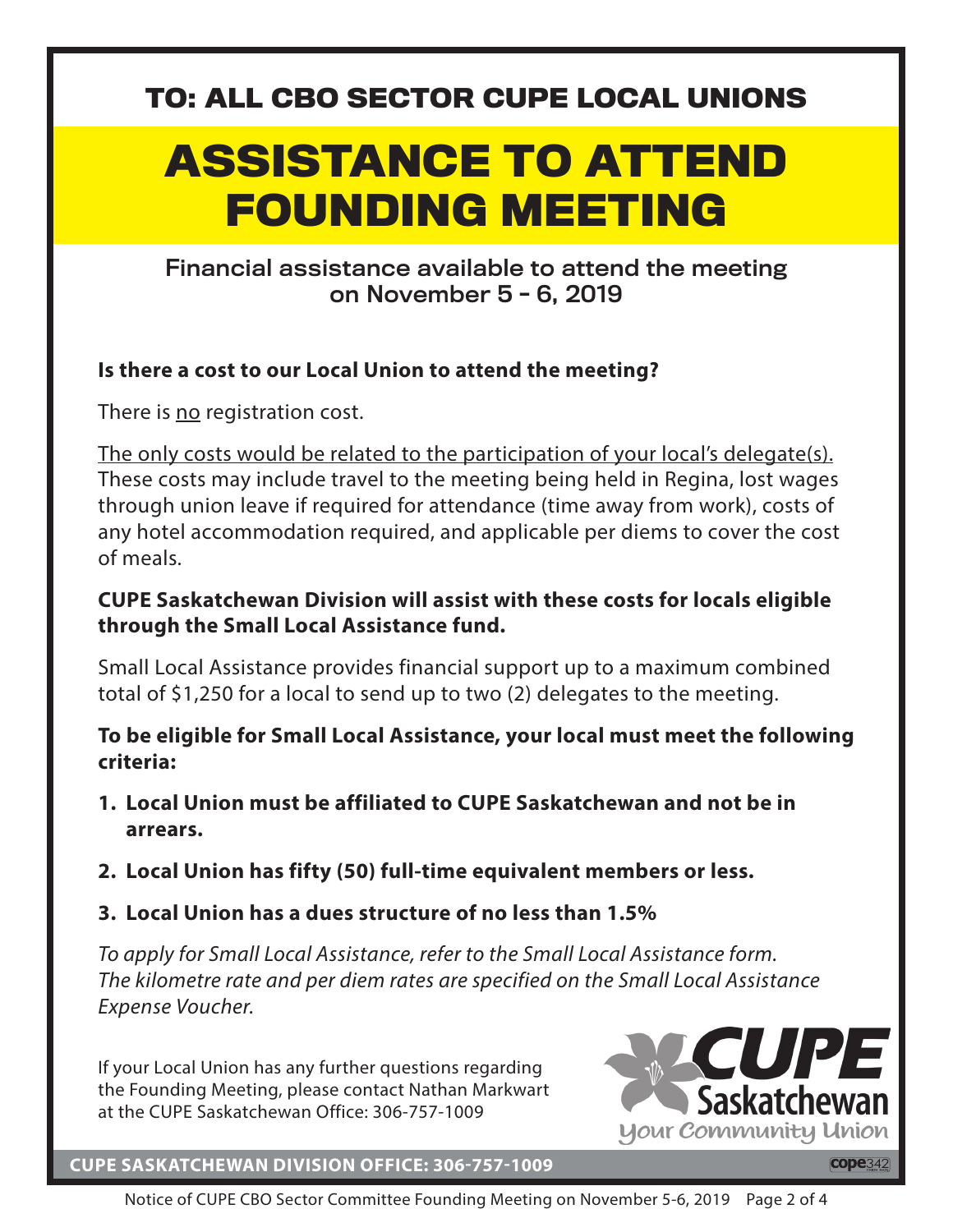### What is a CBO Sector Committee?

CUPE Local Unions can decide to form a sector committee (also known as a steering committee or provincial sectoral group) that allows for locals in a particular sector across the province to join together in a coordinated body to advance common interests and objectives for their membership.

### Why hold a Founding Meeting?

In order to establish a CBO Sector Committee, a Founding Meeting must be held to establish bylaws that determine how such a committee would operate, to decide the affiliation levy (also referred to as the dues rate) each local would pay to fund the activities of the committee on an on-going basis, and to elect members to serve on the Executive Board of the committee to begin its activities.

### Why should our local attend?

- **1. Each CUPE Local Union is asked to consider whether your local wishes to be part of an effort to establish a CUPE CBO Sector Committee in Saskatchewan.**
- **2. If your Local Union agrees to be part of this effort, you are asked to send up to two (2) delegates to the Founding Meeting on November 5 and 6, 2019 in Regina.**

### What happens at the Founding Meeting?

**At the Founding Meeting with fellow delegates from CBO sector CUPE locals, you will:**

- **1. Decide if you agree collectively to establish a sector committee**.
- **2. Determine the structure and guidelines of how this sector committee would operate**, by discussing and voting on bylaws. The proposed bylaws of the committee are included in this package, and the proposed bylaws are subject to discussion and amendment at the meeting.
- **3. Set the affiliation levy** (also referred to as dues rate) each local would be asked to pay each month to join the committee.
- **4. Hold elections for the first Executive Board of the CBO Sector Committee**. Your Local Union's delegates should consider whether they would be willing to put their name forward to serve on the CBO Sector Committee's Executive Board.

If approved and subject to the passing of bylaws, the positions up for election would include:

Chairperson, Vice-Chairperson, Recording Secretary, Secretary-Treasurer; and At-Large Member #1, At-Large Member #2 and At-Large Member #3.